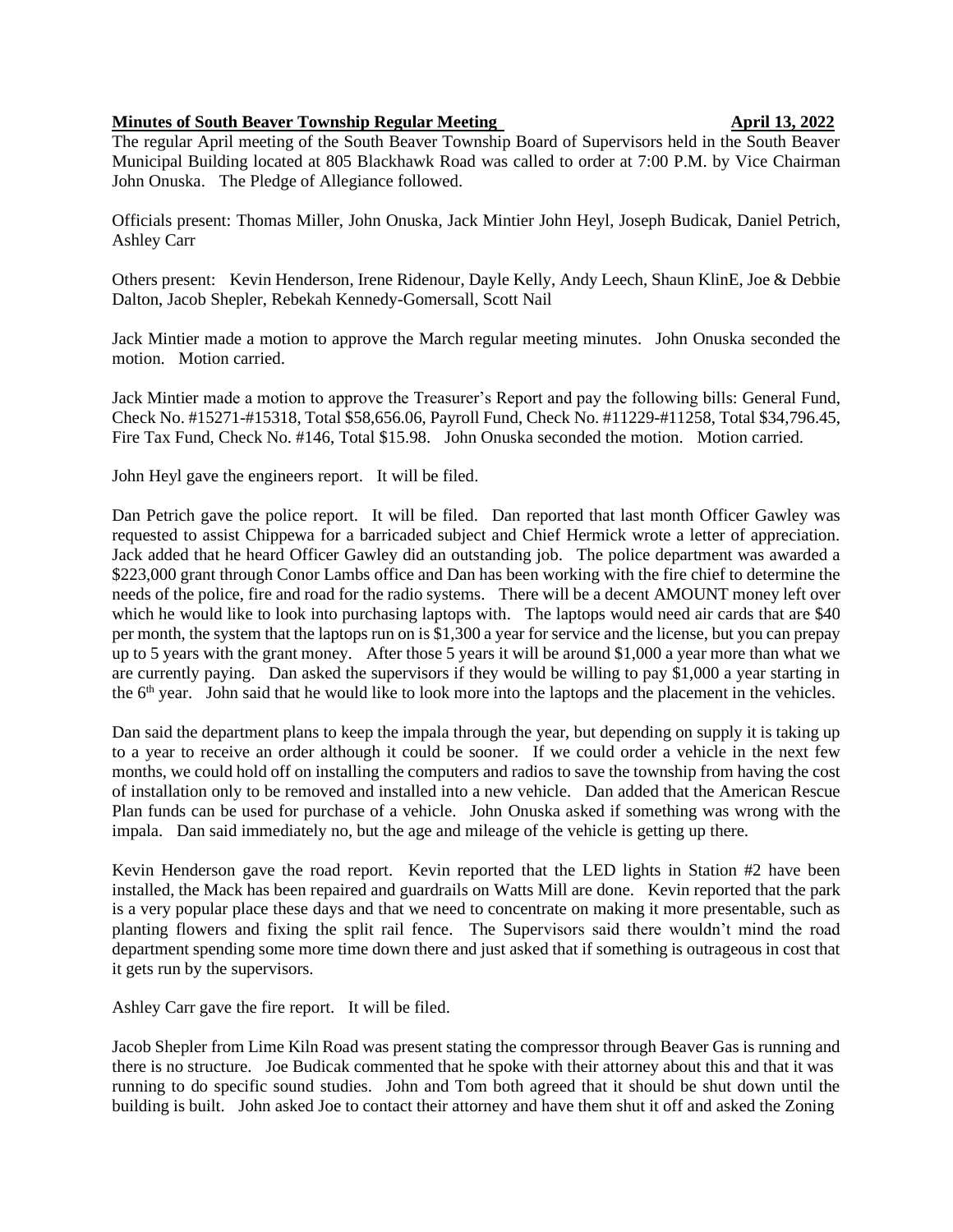## Officer to cite them.

Dayle Kelly was present and said that a lot of the surrounding communities have a spring cleanup day where a garbage provider comes around to pick up. Joe Budicak commented that the township could sign a contract with a trash provider to offer this service at the cost of the Township. Dayle also mentioned that the township used to have a recyclable trailer and asked why that isn't offered anymore. Jack recalled that was offered through the county and they don't do it anymore. It was brought up that other communities have someone bring in dumpsters and charge a fee. John Heyl said that New Sewickley had an event coming up and he could get information to share with the Township.

Bert Sandars was present and commented that Chippewa Township has an area where residents can drop off yard waste and charges \$10 for a permit. Bert wanted to follow up to see where the Township was on updating the burning ordinance. Joe stated that he would have something in place by the beginning of summer. The supervisors asked Chief Petrich how many complaints on burning he received through the fall and he hadn't received any.

John Onuska reminded Irene Ridenour that if the Township were to take over Elisa Drive that the township only tars and chips and they do not pave, he doesn't want to receive phone calls from residents stating that their vehicles have chips in the paint. Irene stated that she did send out an email to all residents explaining that the Township only tars and chips and told the supervisors they would not hear from her complaining of chips in her vehicle. Jack Mintier made a motion to accept Elisa Drive as a Township Road. Thomas Miller seconded the motion. Motion carried. Joe Budicak will begin preparing a resolution and deed of dedication. Irene asked the board if she was able to make a person donation to the park, the supervisors were appreciative and Joe Budicak saw no issue with the donation.

Joe Budicak updated the board that he will send the petition for contempt for the Shanor property next week for signatures and asked for updated photos of the property.

The supervisors along with John Heyl and Joe Budicak held a discussion on the acres act because of a Timber Harvest Application that was submitted. Joe will respond to the applicant rather than the township updating the zoning ordinance he would like to work with them and give them the green light on a few things.

Rebekah from Blackhawk Fast Pitch Softball asked the board for assistance in fixing up field 3 at the park. She stated that there are no backstops in the cages which are a safety issue, they are in need of red clay and a requested spring-loaded trash can lids. She asked if the township could provide some paint and supplies that they would be willing to do the work. The cost of the red clay is \$500 for 5 tons. Thomas Miller made a motion to buy the red clay, paint for the fences and asked Kevin to slowly start replacing the trash cans with spring loaded lids. Jack Mintier seconded the motion. Motion carried.

John Onuska made a motion to accept the recommended waiver to install gravel parking areas at Rustic Meadows. Thomas Miller seconded the motion. Motion carried. Jack Mintier made a motion to approve the Rustic Meadows Land Development project. Thomas Miller seconded the motion. Motion carried. John Heyl reminded the applicants that they will have to apply for building/zoning permits.

John Heyl informed the board that four bees by the sea submitted a land development plan for a change in use for an existing building for online shed sales. Thomas Miller made a motion to approve the waiver on screening the outdoor storage. Jack Mintier seconded the motion. Motion carried. John Onuska made a motion to approve the Four Bees Land Development project contingent upon addressing the outstanding items in LSSE's comment letter. Jack Mintier seconded the motion. Motion carried.